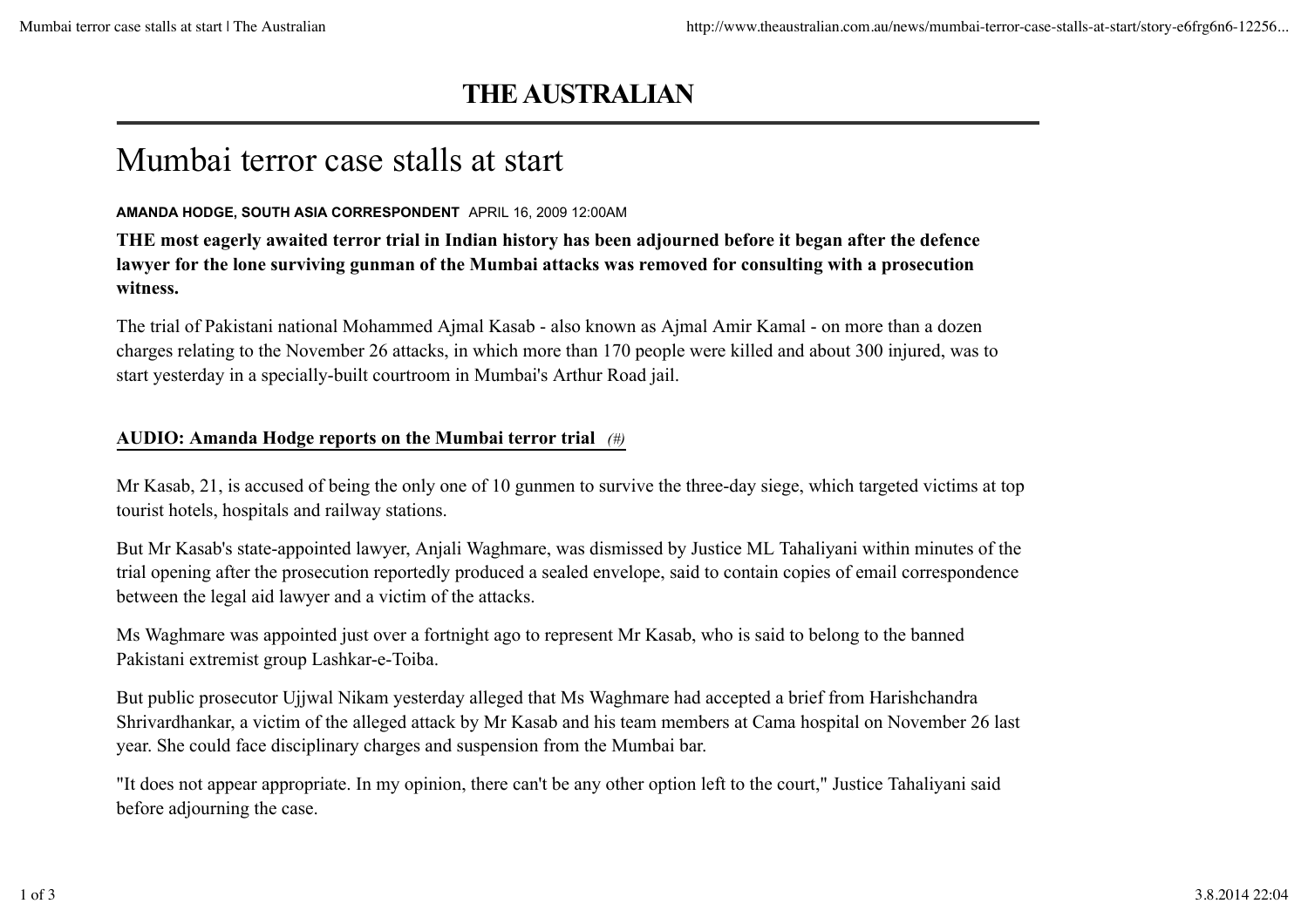Indian authorities have long blamed LET for the attacks, which brought the two nuclear-armed neighbours close to war.

Mr Kasab and an accomplice allegedly shot dead 58 people at Mumbai's main train station, Chhatrapati Shivaji Terminus, before moving on to the Cama hospital, where seven people were killed during a shootout between the gunmen and police.

Mr Shrivardhankar is a prime witness in the case and is seeking compensation for injuries sustained in the attack.

According to Mr Nikam, Ms Waghmare had sought instructions from Mr Shrivardhankar and even signed a legal document agreeing to help him seek compensation, but had kept this information from the court.

Ms Waghmare had already earned the wrath of Hindu activists for accepting the Kasab case and had been granted high-level protection since a protest outside her Mumbai home turned violent.

The development is an embarrassing blow for the state, which has spent the past five months in elaborate preparations for the trial.

It also could not come at a worse time for the ruling Congress-led national Government, which has trumpeted its security qualifications in the lead-up to India's month-long elections, which begin today.

A bomb-proof courtroom has been built within the Arthur Road jail, as well as a bomb-proof, CCTV-lined tunnel from Mr Kasab's cell to the court. The state has issued bar-coded identity passes, complete with fingerprinting technology, to journalists and lawyers and deployed hundreds of police and security forces around the perimeter.

Traffic was banned from around the jail for the duration of the trial, which was expected to last up to six months and hear testimony from as many as 2000 witnesses.

Mahashtra Home Minister Jayant Patil said the measures were prompted by intelligence indicating that a plot had been hatched "from abroad" to kill Mr Kasab.

A spokesman for the Mumbai bar association yesterday described the stunning courtroom development as "a disgrace" and called for Ms Waghmare to be debarred.

×

Share this story